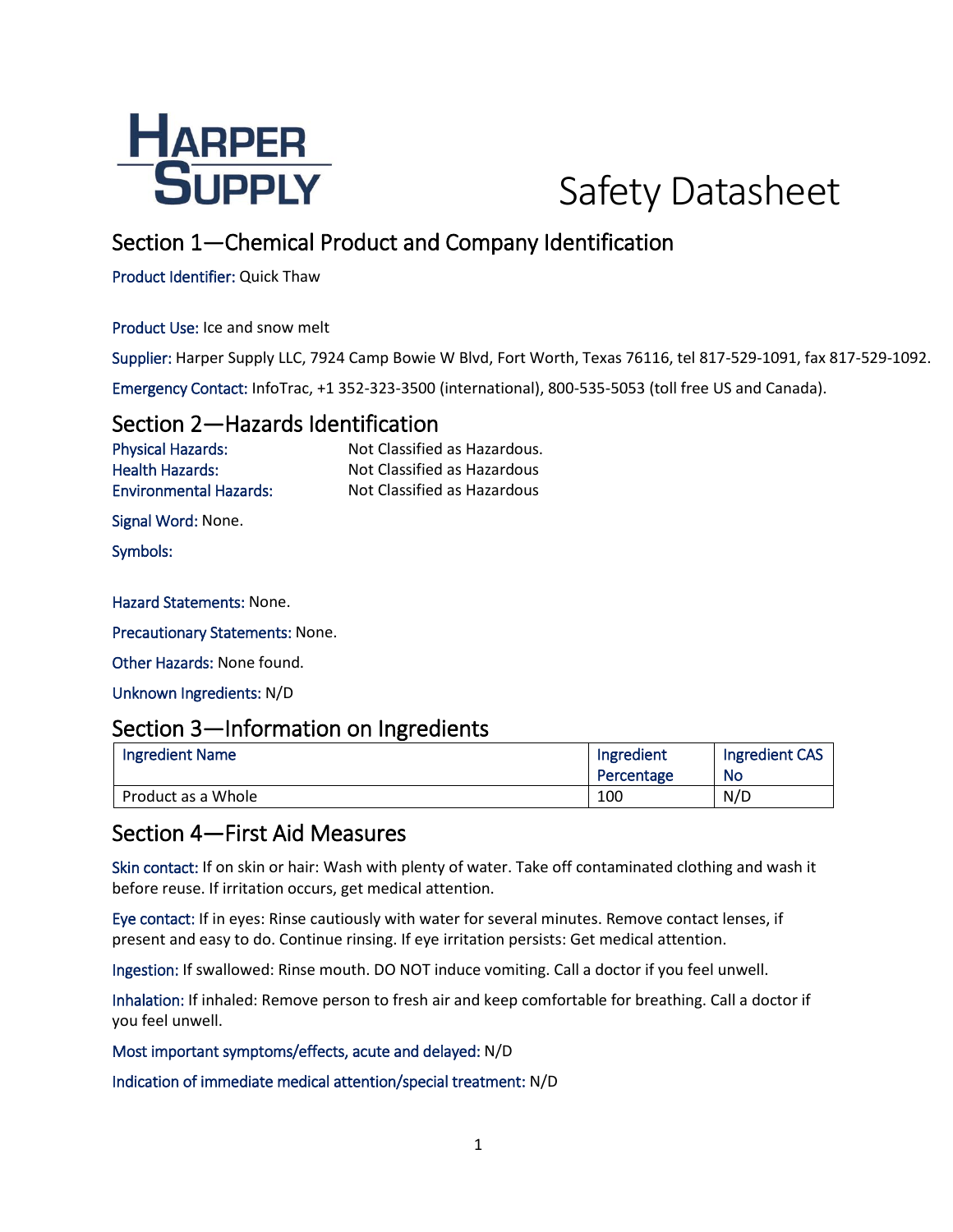# Section 5—Fire-Fighting Measures

Suitable extinguishing media: Use media suitable to surrounding fire.

Specific hazard arising from chemicals: None known

Special equipment and precautions: Fire fighters should wear appropriate protective equipment, including self-contained breathing apparatus and impervious clothing.

# Section 6—Accidental Release Measures

Personal precaution, protective equipment, emergency procedures: Avoid eye contact. Do not ingest. May cause skin irritation. Wear Personal Protective Equipment (refer to section 8).

Methods and material for containment and clean up: Recover spilled material and wash remainder.

# Section 7—Handling and Storage

Precautions for safe handling: Avoid contact with eyes. Do not ingest.

Cautions for safe storage: Keep container closed when not in use to prevent caking.

Incompatibilities: Do not mix with acids, becomes corrosive to metals when wet.

# Section 8—Exposure controls/personal protection

Exposure Limits: N/D

Specific Engineering: Not established.

Individual protective equipment and measures: Respiratory protection: Use NIOSH/MSHA approved respirator where dust or mist are generated. Mechanical: N/A. Protective Gloves: Rubber gloves. Eye protection: Face shield or protective googles. Other Protective Clothing: Standard work clothing. Wash contaminated articles before reuse.

## Section 9—Physical and Chemical Properties

| <b>Physical State: Solid</b>                      | Flammability (solid, gas): Not Flammable |
|---------------------------------------------------|------------------------------------------|
| Color: White                                      | Vapor Pressure (mmHg): N/D               |
| <b>Odor: Odorless</b>                             | Vapor Density (air= 1): N/D              |
| Odor Threshold: N/D                               | Relative Density: N/D                    |
| pH: N/D                                           | Solubilities: In water: complete         |
| Melting point/freezing Point: N/D                 | Partition Coefficient: N/D               |
| Initial Boiling Point and Boiling Range: N/D      | Auto-Ignition Temperature: N/D           |
| Flash Point: N/D                                  | Decomposition Temperature: N/D           |
| <b>Evaporation Rate: N/D</b>                      | Viscosity: N/D                           |
| Upper/Lower Flammability or Explosive limits: N/D |                                          |

## Section 10—Stability and Reactivity:

| <b>Chemical Stability: Stable</b>              | <b>Condition to Avoid: Wet conditions</b>           |
|------------------------------------------------|-----------------------------------------------------|
| Reactivity: No specific reactivity test data   | <b>Possibility of Hazardous Reaction: Hazardous</b> |
| available for this mixture.                    | Polymerization: N/D                                 |
| Incompatible Materials: Do not mix with acids, | <b>Hazardous Decomposition Products:</b>            |
| becomes corrosive to metals when wet.          | None                                                |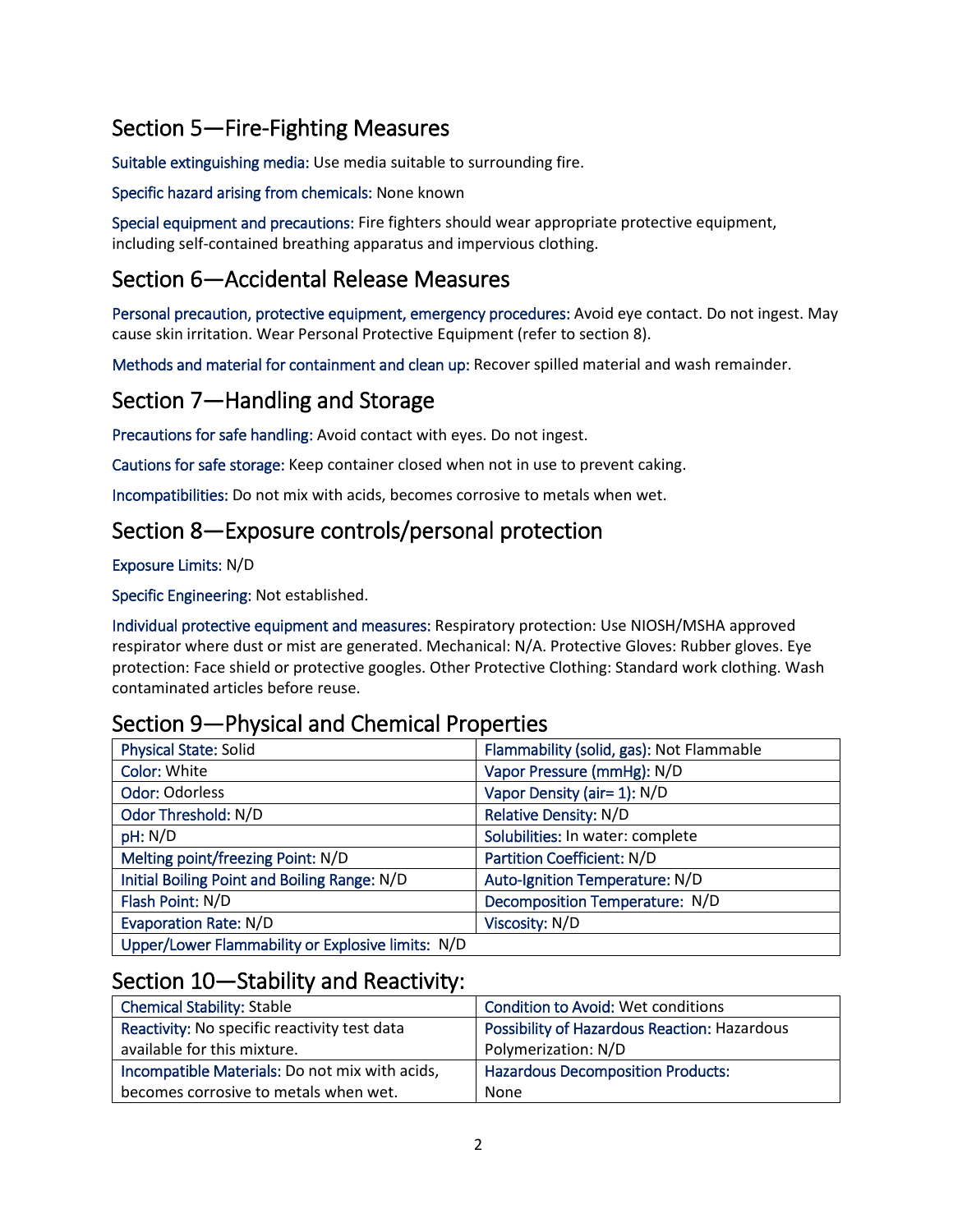# Section 11—Toxicological information:

Information on the likely routes of exposure: Skin contact, eye contact, inhalation, ingestion.

| <b>Chemical Name</b>         | Oral LD50   | Dermal LD50 | <b>Inhalation LD50</b> |
|------------------------------|-------------|-------------|------------------------|
| Calculated Value for Mixture | 3,000 mg/kg | N/D         | N/D                    |

Important symptoms: Refer to Section 4—First Aid Measures.

Effects of Acute Exposure: Redness of eyes and irritation of skin.

Effects of Chronic Exposure: Chronic inhalation may cause coughing.

Carcinogenicity: IARC: No component of this product present at levels greater than or equal to 0.1% is identified as a carcinogen or potential carcinogen by ACGIH.

NTP: No component of this product present at levels greater than or equal to 0.1% is identified as a known or anticipated carcinogen by NTP.

OSHA: No component of this product present at levels greater than or equal to 0.1% is identified as a carcinogen or potential carcinogen by OSHA

Other Data: Medical Conditions Aggravated by Exposure: None known

#### Section 12—Ecological Information:

| Ecotoxicity: N/D                   |                                |
|------------------------------------|--------------------------------|
| Persistence and degradability: N/D | Bioaccumulative Potential: N/D |
| Mobility in Soil: N/D              | Other Adverse Effects: N/D     |

### Section 13—Disposal Considerations

Waste Treatment Method: Dispose of contents and container in accordance with local, regional, national, international regulations.

#### Section 14—Transport Information

| UN number:                                                                  | UN proper shipping name:     |
|-----------------------------------------------------------------------------|------------------------------|
| Transport hazard class(es):                                                 | Packing group if applicable: |
| <b>Environmental hazards:</b>                                               | Special precautions:         |
| Transport in bulk (according to Annex II of MARPOL 73/78 and the IBC Code): |                              |

#### Section 15—Regulatory information

None.

### Section 16—Other Information

#### Key to Abbreviations:

no info not determined, no information found N/D not determined, no information found

#### Date SDS Prepared: June 1, 2015

#### Suggested NFPA rating: N/D

Suggested HMIS rating: N/D, PPE=N/D. (NPCA recommends that PPE codes be determined by the employer, who is most familiar with the actual conditions under which chemicals are used at the work